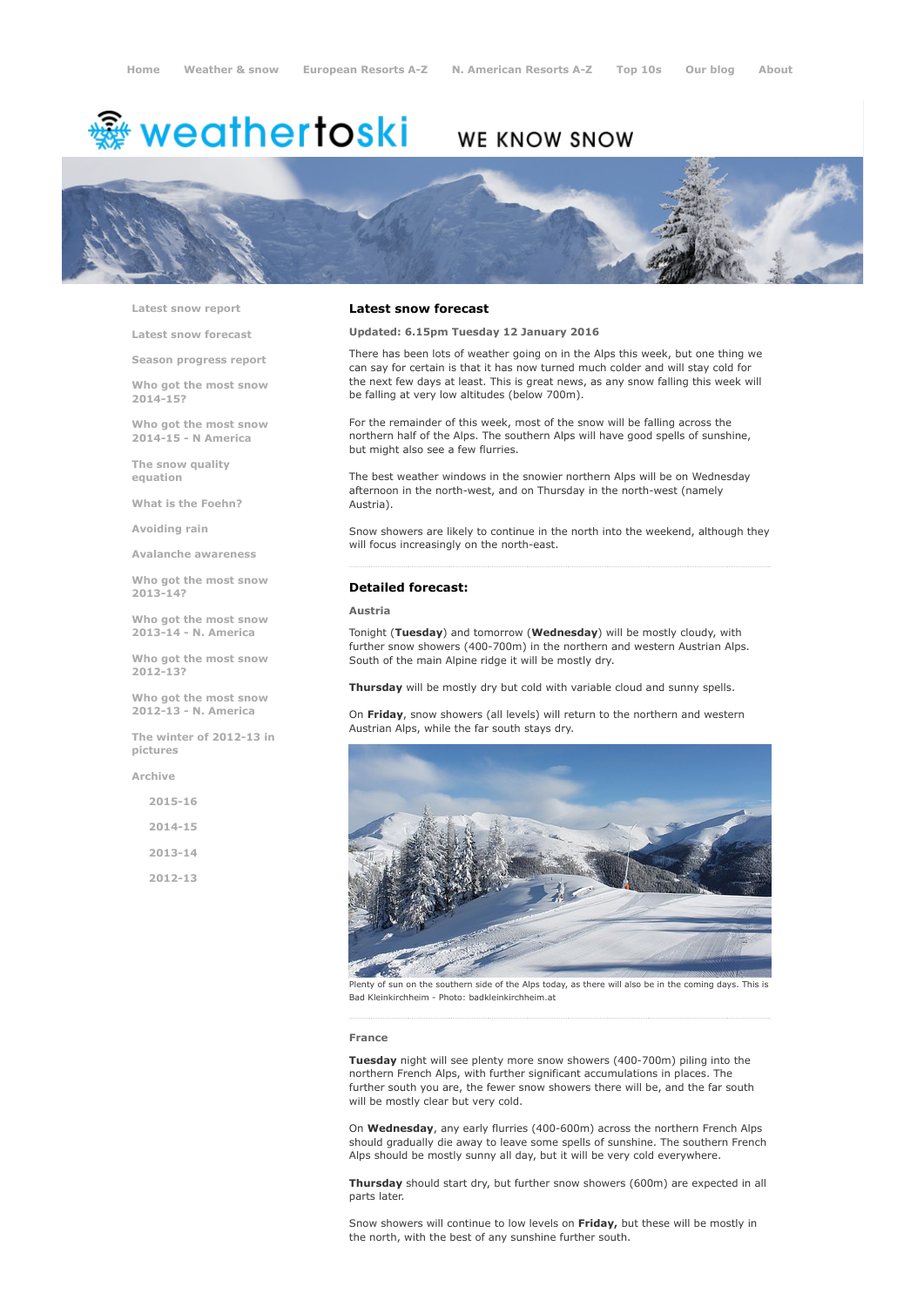

[Contact](http://www.weathertoski.co.uk/about-1/contact-us/) us and we'll do our best to answer it...

E: [info@weathertoski.co.uk](mailto:fraser@weathertoski.co.uk)

T: +44 (0)20 3151 3154



Snow all the way down to Morzine at least. This is the view from Avoriaz - Photo: avoriaz.com

#### Italy

Tonight (Tuesday) will see some snow flurries close to the border regions, especially in the far north-west (Aosta valley), otherwise many areas will be dry with clear spells.

Wednesday will see sunny spells and a just few snow flurries (400-600m) close to the border regions, but these will not amount to much.

Thursday may start dry, but snow flurries are expected to develop in the west later.

On Friday, except for a few flurries close to the border areas, many places will be dry with sunny spells.



Courmayeur has a lot more snow than most Italian resorts right now - Photo: courmayeu montblanc.com

# Switzerland

Tuesday night will see further snow showers (400-600m), heavy at times, especially in the northern Swiss Alps. Some parts of the south may stay dry.

Wednesday will see snow flurries to low altitudes. These will be increasingly confined to the north, then the north-east. Sunny spells should develop further south, and also in the west later.

Thursday should start dry, but snow showers (500m) will soon reach the western Swiss Alps, before spreading erratically eastwards later.

Friday will see further snow showers to low levels, heaviest in the north. The far south will be brighter and may even stay dry.